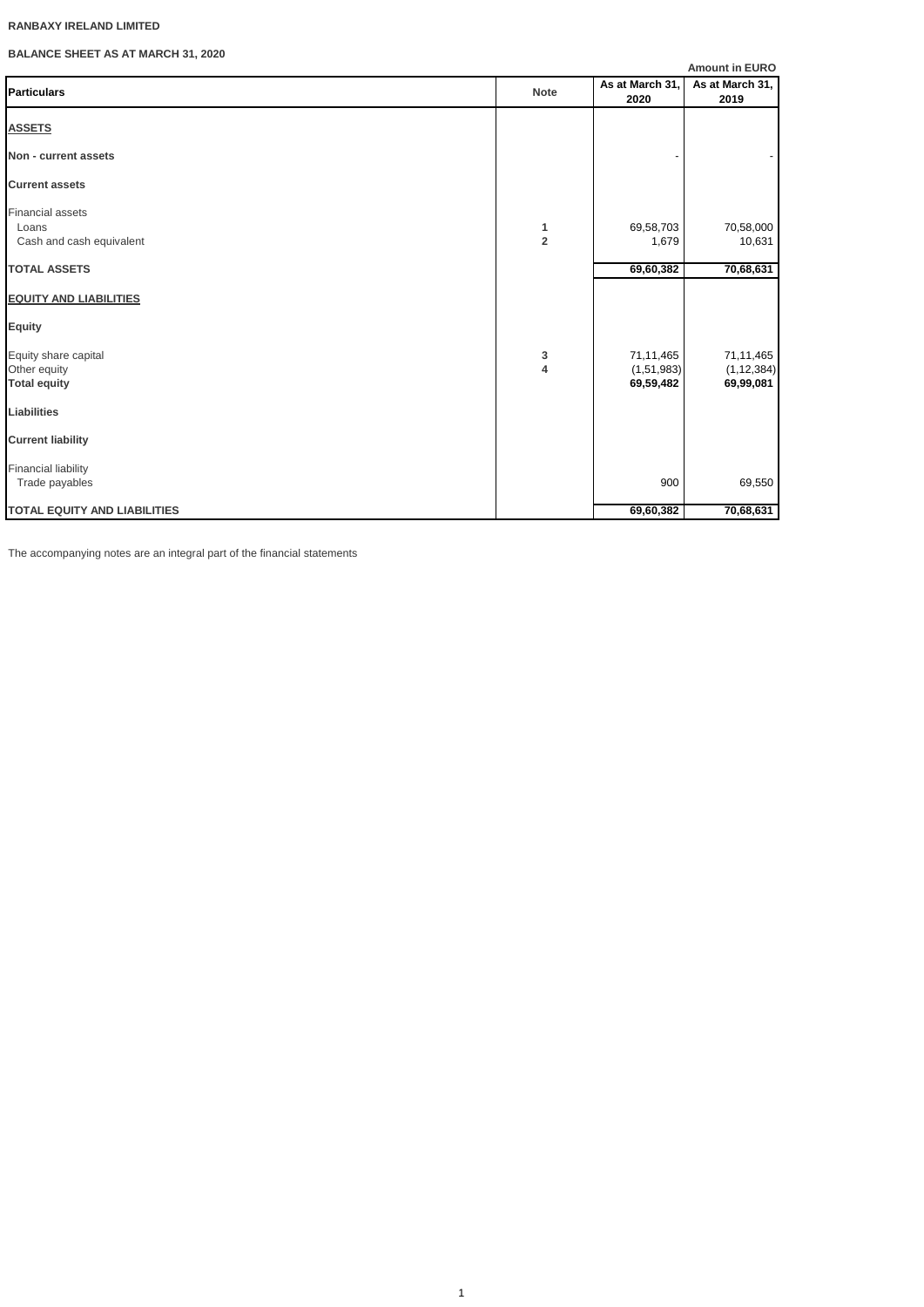# **BALANCE SHEET AS AT MARCH 31, 2020**

# **RANBAXY IRELAND LIMITED**

# **STATEMENT OF PROFIT AND LOSS FOR THE YEAR ENDED MARCH 31, 2020**

|                                                                   |             |                              | <b>Amount in EURO</b>        |
|-------------------------------------------------------------------|-------------|------------------------------|------------------------------|
| <b>Particulars</b>                                                | <b>Note</b> | Year ended<br>March 31, 2020 | Year ended<br>March 31, 2019 |
| <b>Revenue from operations</b>                                    |             |                              |                              |
| Revenue from contracts with customers                             |             |                              |                              |
| <b>Expenses</b>                                                   |             |                              |                              |
| Other expense                                                     | 5           | 39,599                       | 87,948                       |
| Loss before tax                                                   |             | (39, 599)                    | (87, 948)                    |
| Tax expenses                                                      |             |                              |                              |
| Loss for the year                                                 |             | (39, 599)                    | (87, 948)                    |
| Other comprehensive income                                        |             |                              |                              |
| Total comprehensive income for the year                           |             | (39, 599)                    | (87, 948)                    |
| Earnings per equity share (face value per equity share EURO 1.26) |             |                              |                              |
| In EURO (Basic and Diluted)                                       |             | (0.01)                       | (0.02)                       |

The accompanying notes are an integral part of the financial statements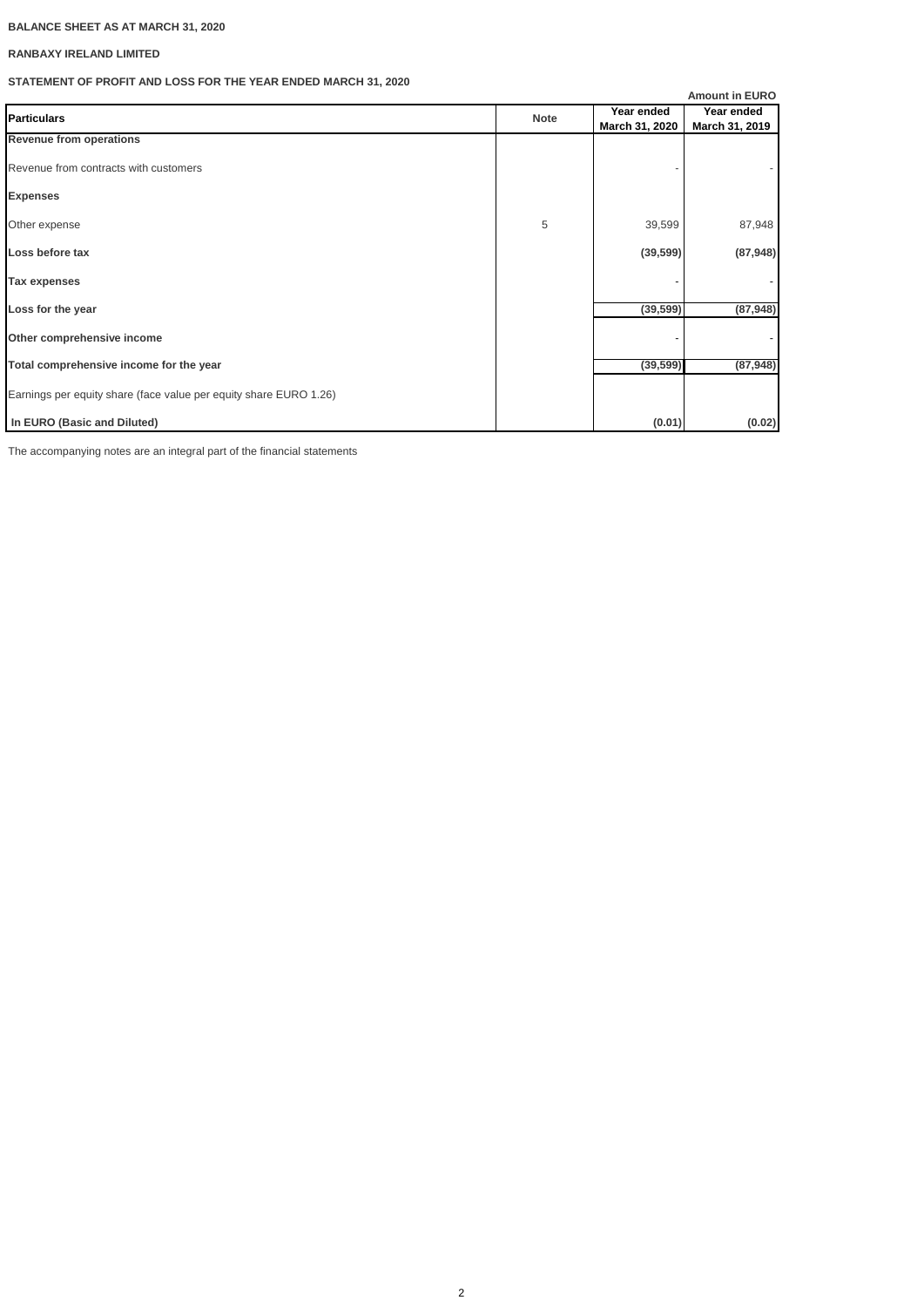# **BALANCE SHEET AS AT MARCH 31, 2020**

# **RANBAXY IRELAND LIMITED**

# **STATEMENT OF CHANGES IN EQUITY FOR THE YEAR ENDED MARCH 31, 2020**

|                                                                                   |                                |                                  |                             | <b>Amount in EURO</b> |
|-----------------------------------------------------------------------------------|--------------------------------|----------------------------------|-----------------------------|-----------------------|
| <b>Particulars</b>                                                                | <b>Equity share</b><br>capital | Capital<br>redemption<br>reserve | <b>Retained</b><br>earnings | Total                 |
|                                                                                   |                                |                                  |                             |                       |
| Balance as at March 31, 2018                                                      | 71,11,465                      | 54,964                           | (79, 400)                   | 70,87,029             |
| Profit for the year<br>Other comprehensive income for the year, net of income tax |                                |                                  | (87, 948)                   | (87,948)              |
| Total comprehensive income for the year                                           |                                |                                  | (87, 948)                   | (87,948)              |
| Balance as at March 31, 2019                                                      | 71,11,465                      | 54,964                           | (1,67,348)                  | 69,99,081             |
| Profit for the year<br>Other comprehensive income for the year, net of income tax |                                |                                  | (39, 599)                   | (39, 599)             |
| Total comprehensive income for the year                                           |                                |                                  | (39, 599)                   | (39, 599)             |
| Balance as at March 31, 2020                                                      | 71,11,465                      | 54,964                           | (2,06,947)                  | 69,59,482             |

The accompanying notes are an integral part of the financial statements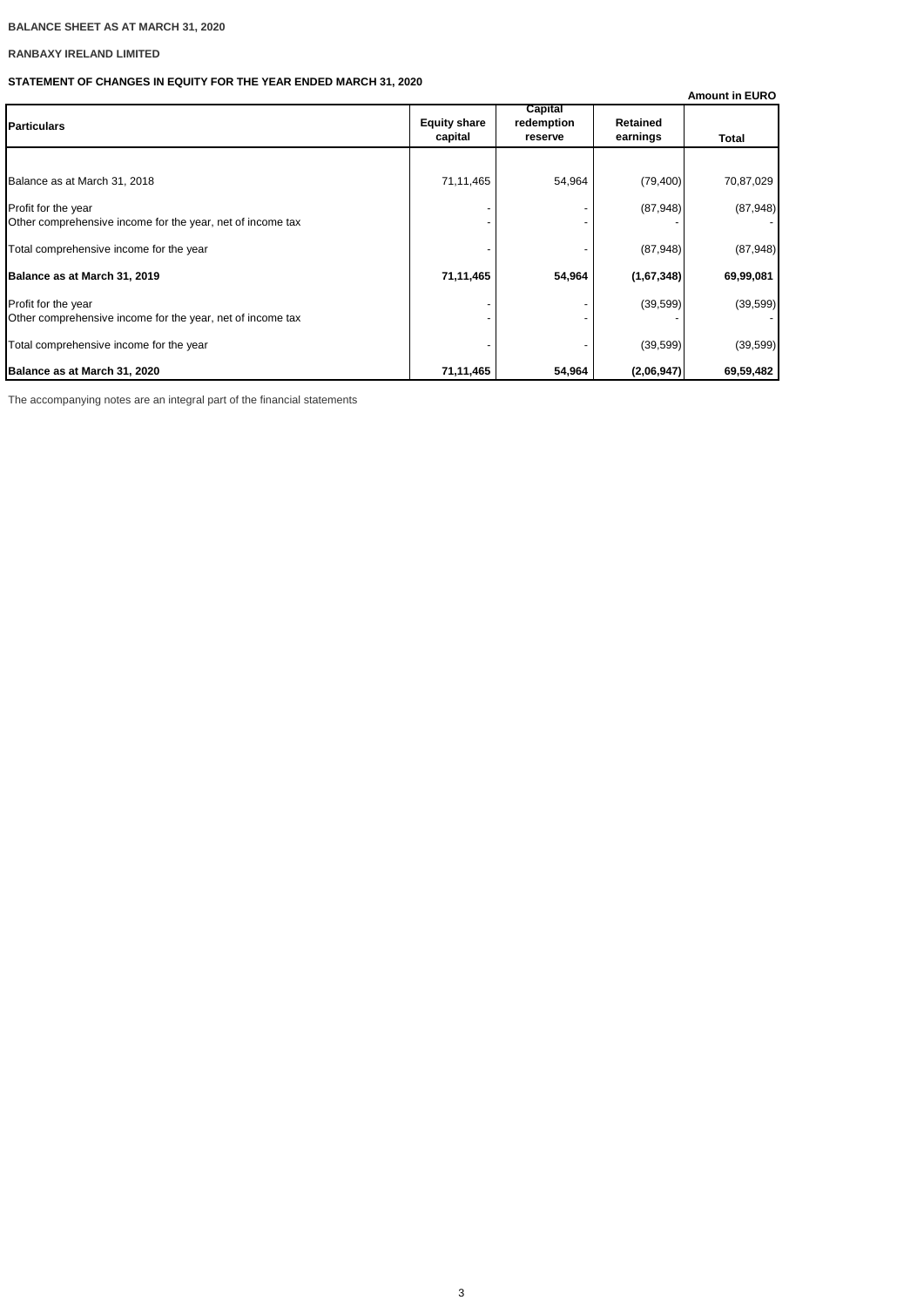## **BALANCE SHEET AS AT MARCH 31, 2020**

# **RANBAXY IRELAND LIMITED**

# **Notes to the financial statements for the year ended March 31, 2020**

|                 | <b>Amount in EURO</b> |
|-----------------|-----------------------|
| As at March 31, | As at March 31.       |
| 2020            | 2019                  |
|                 |                       |
| 69.58.703       | 70,58,000             |
|                 |                       |

| As at March 31, As at March 31,<br>2019<br>2020 | Note 2: Cash and cash equivalent | <b>Amount in EURO</b> |
|-------------------------------------------------|----------------------------------|-----------------------|
|                                                 |                                  |                       |
|                                                 |                                  |                       |
|                                                 |                                  |                       |
| 1,679<br>Balances with bank - Current account   |                                  | 10,631                |

# **Note 3: Equity share capital**

|                                                                   |             | No. of shares Amount in EURO |
|-------------------------------------------------------------------|-------------|------------------------------|
| <b>Authorised shares</b>                                          | 1,00,00,000 | 1,26,00,000                  |
|                                                                   |             |                              |
| Equity shares of EURO 1.26 each issued, subscribed and fully paid |             |                              |
| As at April 1, 2018                                               | 56,44,020   | 71,11,465                    |
| Changes during the period                                         |             |                              |
| At March 31, 2019                                                 | 56,44,020   | 71,11,465                    |
| Changes during the period                                         |             |                              |
| At March 31, 2020                                                 | 56,44,020   | 71,11,465                    |

| Shares held by holding company                                                            |                 | <b>Amount in EURO</b> |
|-------------------------------------------------------------------------------------------|-----------------|-----------------------|
|                                                                                           | As at March 31. | As at March 31.       |
|                                                                                           | 2020            | 2019                  |
| Sun Pharma (Netherlands) BV (formerly known as Ranbaxy Netherlands B.V.), holding company |                 |                       |
| 5,644,020 (March 31, 2019: 5,644,020) equity shares                                       | 71.11.465       | 71.11.465             |

## **Terms/ rights attached to equity shares**

The company has only one class of equity shares having par value of EURO 1.26 per share. Each holder of equity shares is entitled to one vote per share and entitlement to dividend.

| Note 4: Other equity       |                 | <b>Amount in EURO</b> |
|----------------------------|-----------------|-----------------------|
|                            | As at March 31, | As at March 31,       |
|                            | 2020            | 2019                  |
| Capital redemption reserve | 54.964          | 54.964                |
| Retained earnings          | (2,06,947)      | (1,67,348)            |

| Note 5: Other expense               |                | <b>Amount in EURO</b> |
|-------------------------------------|----------------|-----------------------|
|                                     | Year ended     | Year ended            |
|                                     | March 31, 2020 | March 31, 2019        |
| Payments to auditor - Audit fees    | 900            | 19,065                |
| Wind-down costs                     |                | 44.770                |
| Professional, legal and consultancy | 38,568         | 24,000                |
| Miscellaneous expenses              | 131            | 113                   |
|                                     | 39.599         | 87,948                |

# **Note 6: Categories of financial instruments Amount in EURO**

|                              |                                         | As at March 31, 2020                                          |                       |
|------------------------------|-----------------------------------------|---------------------------------------------------------------|-----------------------|
|                              | Fair value<br>through<br>profit or loss | <b>Fair value</b><br>through other<br>comprehensive<br>income | <b>Amortised cost</b> |
| Financial assets             |                                         |                                                               |                       |
| Loans                        |                                         |                                                               | 69,58,703             |
| Cash and cash equivalent     |                                         |                                                               | 1,679                 |
|                              | ۰                                       |                                                               | 69,60,382             |
| <b>Financial liabilities</b> |                                         |                                                               |                       |
| Trade payables               |                                         |                                                               | 900                   |
|                              |                                         |                                                               | 900                   |

# **Amount in EURO**

#### **Fair value through profit or loss Fair value through other comprehensive income Amortised cost** Financial assets Loans - 70,58,000 - 70,58,000 - 70,58,000 - 70,58,000 - 70,58,000 - 70,58,000 - 70,58,000 - 70,58,000 - 70,58, Cash and cash equivalent - - - 10,631 and cash equivalent - - 10,631 and 20,631 and 20,631 and 20,631 and 20,631 and 20,631 and 20,631 and 20,631 and 20,631 and 20,631 and 20,631 and 20,631 and 20,631 and 20,631 and 20,631  **- - 10,631** Financial liabilities Trade payables  $\overline{69,550}$  **- - 69,550 As at March 31, 2019**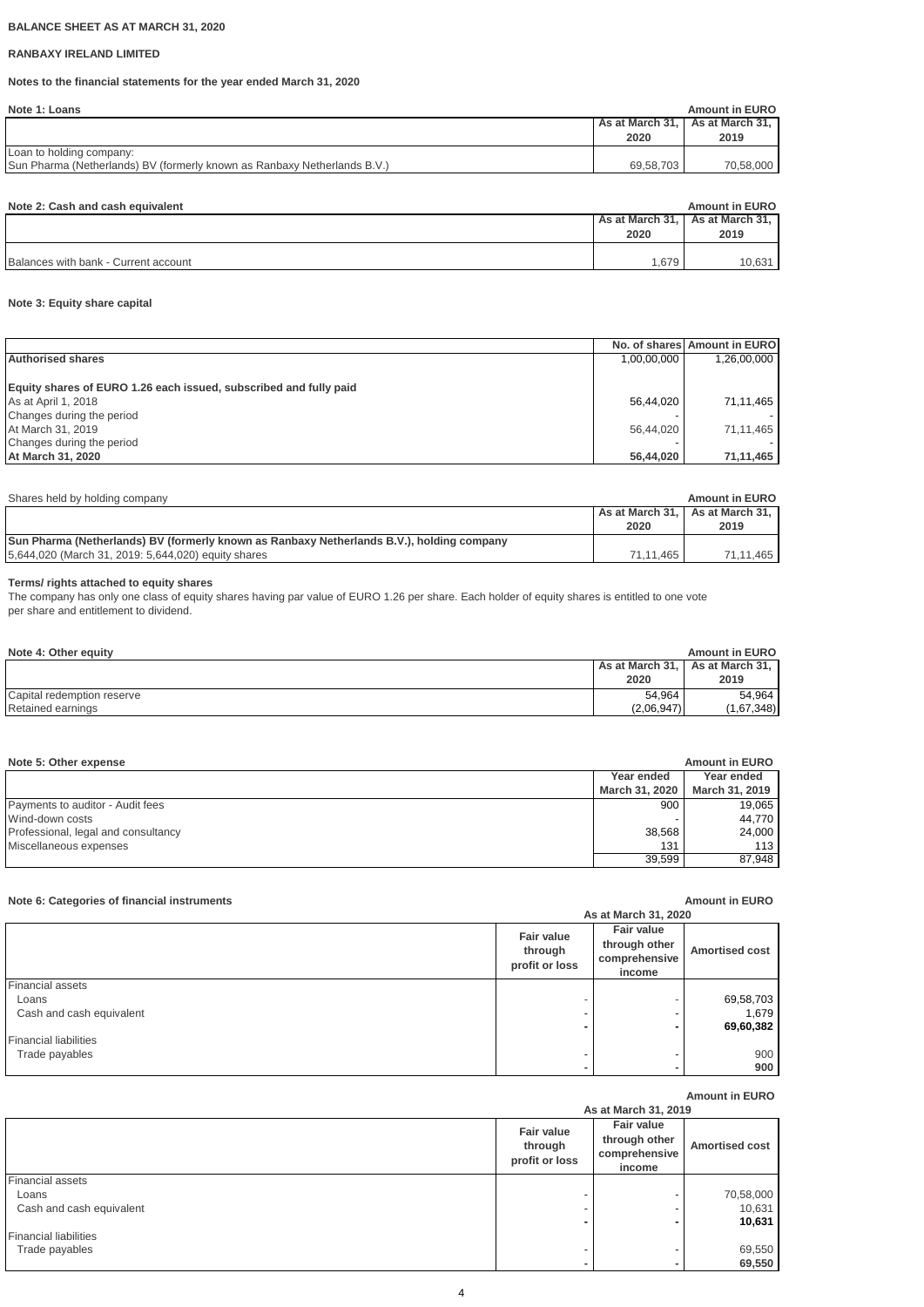### **Note 7: Related party transactions**

## **Names of related parties where control exists and description of relationships**

Holding company Sun Pharma (Netherlands) BV (formerly known as Ranbaxy Netherlands B.V.)

## **Key Managerial Personnel (KMP) :**

| Name of the Director<br>Hellen de Kloet<br>Prashant Savla | <b>Nationality</b><br>Dutch<br>Indian | <b>Position</b><br><b>Director</b><br><b>Director</b> |                |                       |
|-----------------------------------------------------------|---------------------------------------|-------------------------------------------------------|----------------|-----------------------|
|                                                           |                                       |                                                       |                | <b>Amount in EURO</b> |
| <b>Particulars</b>                                        | <b>Relationship</b>                   |                                                       | March 31, 2020 | March 31, 2019        |
| Transactions during the year                              |                                       |                                                       |                |                       |
| Loan given / (received back) during the year              | Holding company                       |                                                       | (99, 297)      | 5,58,000              |
| Balance outstanding at the end of the year                |                                       |                                                       |                |                       |
| Loans                                                     | Holding company                       |                                                       | 69,58,703      | 70,58,000             |

## **Note 8: Capital management**

The Company's capital management objectives are:

- to ensure the Company's ability to continue as a going concern; and

- to provide an adequate return to shareholders through optimisation of debts and equity balance.

The Company monitors capital on the basis of the carrying amount of debt less cash and cash equivalents as presented on the face of the financial

statements. The Company's objective for capital management is to maintain an optimum overall financial structure.

| Debt equity ratio                |                 | <b>Amount in EURO</b> |
|----------------------------------|-----------------|-----------------------|
|                                  | As at March 31, | As at March 31,       |
|                                  | 2020            | 2019                  |
| Debt                             |                 |                       |
| Less: cash and cash equivalents  | 69,58,703       | 70,58,000             |
| Net debt                         | (69, 58, 703)   | (70, 58, 000)         |
| Total equity, including reserves | 69,59,482       | 69,99,081             |
| Net debt to total equity ratio   | <b>NA</b>       | <b>NA</b>             |

## **Note 9: Financial risk management**

The Company's activities expose it to a variety of financial risks like liquidity risk. The Company's risk management assessment and policies and processes are established to identify and analyze the risks faced by the Company, to set appropriate risk limits and controls, and to monitor such risks and compliance with the same. Risk assessment and management policies and processes are reviewed regularly to reflect changes in market conditions and the Company's activities.

## **Liquidity risk**

Liquidity risk is the risk that the Company will not be able to meet its financial obligations as they become due. The Company manages its liquidity risk by ensuring, as far as possible, that it will always have sufficient liquidity to meet its liabilities when due, under both normal and stressed conditions, without incurring unacceptable losses or risk to the Company's reputation.

# The table below provides details regarding the contractual maturities of significant financial liabilities: **Amount in EURO**

|                | Less than 1<br>vear | l - 3 vears | More than 3<br>vears | As at March 31.<br>2020 |  |  |
|----------------|---------------------|-------------|----------------------|-------------------------|--|--|
| Non derivative |                     |             |                      |                         |  |  |
| Trade payables | 900                 |             |                      | 900                     |  |  |

|                |                     |             |                      | <b>Amount in EURO</b>   |
|----------------|---------------------|-------------|----------------------|-------------------------|
|                | Less than 1<br>vear | l - 3 vears | More than 3<br>vears | As at March 31.<br>2019 |
| Non derivative |                     |             |                      |                         |
| Trade payables | 69.550              |             |                      | 69,550                  |

**Note 10: Contingent liabilities**

There are no contingencies at the balance sheet date that required provision or disclosure by the company.

## **Note 11: Capital commitments**

There are no capital commitments at the balance sheet date.